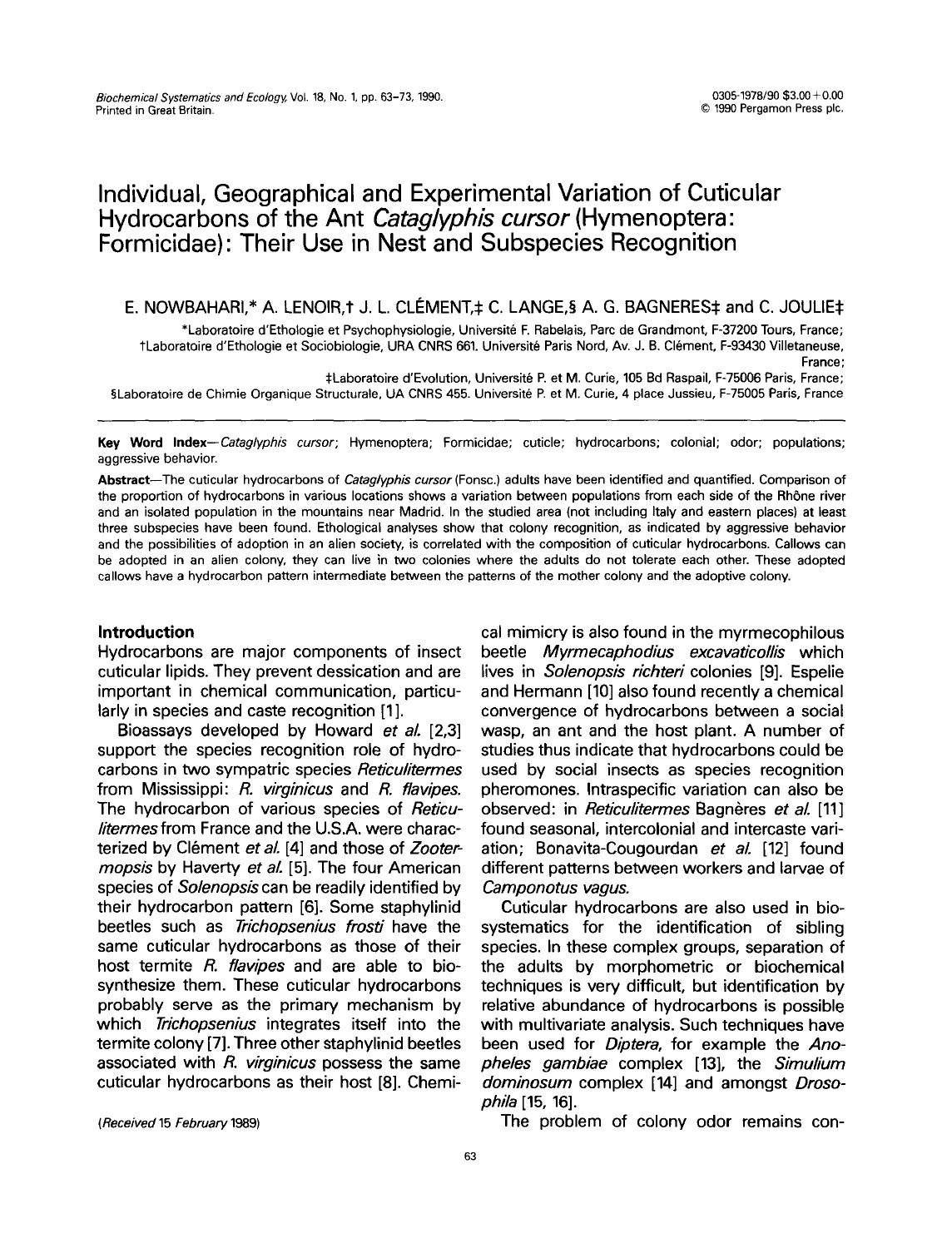troversial. Volatile secretions of various glands have been implicated in ants [17, 18] and in bees [19, 20]. It is now well established that alarm and trail pheromones are colony, and sometimes individually, specific (e.g [21, 22]). But, even in a situation where individuals do not emit volatile pheromones, they can easily recognize nestmates at a short distance. Howse [23] hypothesized that in this situation non-volatile hydrocarbons could be concerned. The first experimental data were presented by Bonavita-Cougourdan *et al.* [24, 25] who showed that intercolony aggression in *Camponotus vagus* is correlated with variation in hydrocarbon levels. There are also differences in hydrocarbon patterns between callow ants and foragers, which permit subcaste discrimination. By washing ants in a solvent and transferring the substance to a lure, these authors were able to release aggression when introduced into an alien colony. This was the first demonstration of the role of hydrocarbons in colonial recognition. Morel and Vander Meer [26] obtained the same results in the American ant *Camponotus floridanus.* They also showed that isolation of the newborn ant prevents a normal development of hydrocarbon pattern. This explained previous results of Morel [27], who observed that young

*Camponotus* workers, isolated at emergence, were attacked when they were later reintroduced into their colony. Brill *et al.* [28-30] studying *Solenopsis invicta,*  showed that it is possible to differentiate colonies by their hydrocarbon patterns. However, in this species, colonial odor seems to be largely influenced by rearing conditions: it is therefore

not possible to correlate intercolonial aggressive-

ness with hydrocarbons [31]. *Cataglyphis cursor* (Fonsc. [32]) is an ant species which lives in the Mediterranean region, favoring dry places with little vegetation. Colonies are monogynous and monocalic [33, 34]. In this species intercolonial aggressiveness has been observed in the laboratory, and is related to the geographical distance separating the colonies [35]. It has also been observed that adoptions never occurred when the colonies involved came from east or west of the Rhône, which apparently divides two different populations. For these reasons the cuticular hydrocarbon variations of *C. cursor* from various

places in the South of France and Spain were quantified, and relations between colonial aggressiveness and hydrocarbon patterns were measured.

# **Results**

## *Cuticular hydrocarbons*

The chromatograms reveal the existence of numerous peaks. More than 40 substances present in significant quantity (higher than 0.1%) could be identified. They are all hydrocarbons from C-25 to C-33 (Table 1):  $n$  alkanes,  $nC-25-nC-$ 32; monomethylalkanes, C-25-C-32, dimethylalkanes, C-25-C-29; alkenes, C-25:1 (peak 1), C-27:1 (peak 11), C-31:1 (peak 34), C-32:1 (peak 37) and C-33:1 (peak 40).

### *Geographical variation of hydrocarbons*

Figure 1 shows chromatograms from two widely separated locations: Banyuls (Pyrénées-Orientales: 1A) and Apt (Provence: 1B). In Table 2 we report the composition of these two populations as well as the data for Madrid. Nearly all the quantities are significantly different as indicated by the U-test. Ants from Banyuls have more light hydrocarbons and the ants of Provence have the heaviest ones (the Nei index between the two groups is low: 0.4). Ants from Madrid are closer to Apt than to Banyuls, which is nearer geographically. A correspondence analysis (a form of principal component analysis [44]) was performed on the mean quantities (%) for each colony. Figure 2 shows a projection of the colonies on the two first axes. Factor one explains 53% of the variance and easily discriminates two groups: the first is situated to the east of the Rhône (Provence) and the second to the west of this river, up to Barcelona. The ants of Madrid are closely related to the Provence group. The second factor (13.9% of the variance) and the third factor (9.7% of the variance) revealed by the correspondence analysis enable us to distinguish two groups in the "Provence" population; one on the right edge of the Rhône and a second in the Madrid region, (Fig. 3). These groups are exactly superposed on the ethological isolation observed by Nowbahari [45]: the adoption of ants belonging to a different population by a foreign colony is completely impossible.

A hierarchical cluster analysis (ascending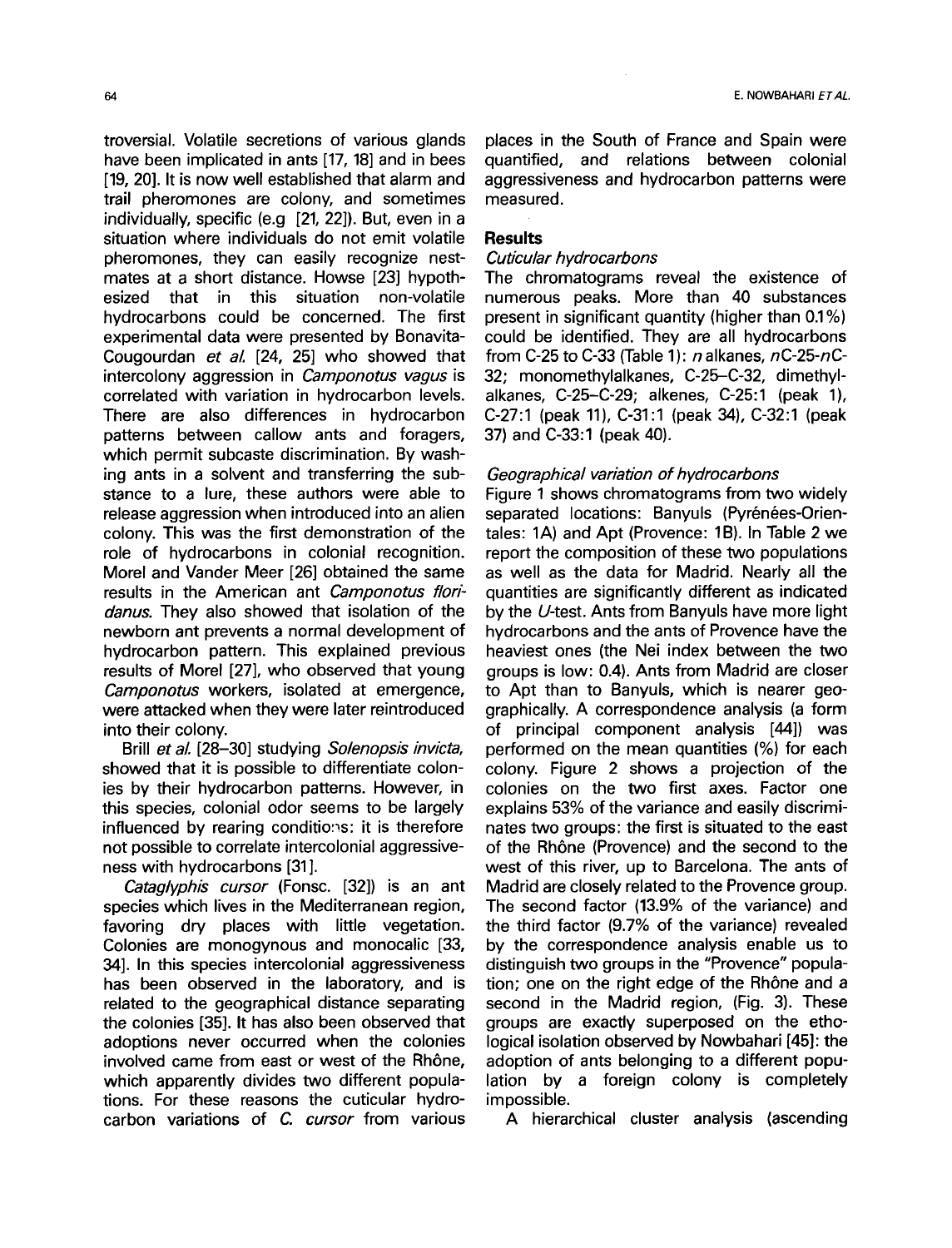| No. peaks                | Carbon no. | Identification                       | М,  | Diagnostic El ions                 | $[M-H]^+$ | Diagnostic CH <sub>4</sub> /CI ions |
|--------------------------|------------|--------------------------------------|-----|------------------------------------|-----------|-------------------------------------|
| Alkanes                  |            |                                      |     |                                    |           |                                     |
| 2                        | 25         | $nC_{25}$                            | 352 |                                    | 351       |                                     |
| $\overline{\phantom{a}}$ | 26         | $nC_{26}$                            | 366 |                                    | 365       |                                     |
| 13                       | 27         | $n\mathsf{C}_{27}$                   | 380 |                                    | 379       |                                     |
| 17                       | 28         | $nC_{28}$                            | 394 |                                    | 393       |                                     |
| 25                       | 29         | $nC_{29}$                            | 408 |                                    | 407       |                                     |
| 31                       | 30         | $nC_{30}$                            | 422 |                                    | 421       |                                     |
| 38                       | 32         | $nC_{32}$                            | 450 |                                    | 449       |                                     |
| Monomethylalkanes        |            |                                      |     |                                    |           |                                     |
| 3                        | 26         | 11-Me $C_{25}$                       | 366 | 168, 169, 224, 225                 | 365       | 169, 225, 351                       |
|                          | 26         | 13 Me C <sub>25</sub>                | 366 | 196, 197                           | 365       | 197, 351                            |
| 4                        | 26         | 5 Me $C_{25}$                        | 366 | 84, 308, 309                       | 365       | 309, 351                            |
| 5                        | 26         | $3$ Me $C_{25}$                      | 366 | 56, 336, 337                       | 365       | 337, 351                            |
| 9                        | 27         | 10 Me C <sub>26</sub>                | 380 | 154, 155, 252, 253                 | 379       | 155, 253, 365                       |
|                          | 27         | 11 Me C <sub>26</sub>                | 380 | 168, 169, 238, 239                 | 379       | 169, 239, 365                       |
|                          | 27         | 13 Me C <sub>6</sub>                 | 380 | 196, 197, 210, 211                 | 379       | 197, 211, 365                       |
| 10                       | 27         | 4 Me C <sub>26</sub>                 | 380 | 70, 336, 337                       | 379       | 337, 365                            |
| 14                       | 28         | 11 Me $C_{27}$                       | 394 | 168, 169, 252, 253                 | 393       | 169, 253, 379                       |
|                          | 28         | 13 Me C <sub>27</sub>                | 334 | 196, 197, 224, 225                 | 393       | 197, 225, 379                       |
| 15                       | 28         | 5 Me $C_{27}$                        | 394 | 84, 336, 337                       | 393       | 337, 379                            |
| 16                       | 28         | 3 Me $C_{22}$                        | 394 | 56, 364, 365                       | 393       | 365, 379                            |
| 19                       | 29         | $x$ Me $C_{28}$                      | 408 |                                    | 407       | 393                                 |
| 26                       | 30         | 11-Me $C_{29}$                       | 422 | 168, 169, 280, 281                 | 421       | 169, 281, 407                       |
|                          | 30         | 13-Me $C_{29}$                       | 422 | 196, 197, 252, 253                 | 421       | 197, 253, 407                       |
|                          | 30         | 15-Me C <sub>29</sub>                | 422 | 224, 225                           | 421       | 225, 407                            |
| 27                       | 30         | 5-Me $C_{29}$                        | 422 | 84, 364, 365                       | 421       | 365, 407                            |
| 28                       | 30         | 4-Me $C_{29}$                        | 422 | 70, 378, 379                       | 421       | 379, 407                            |
| 32                       | 31         | 13-Me C <sub>30</sub>                | 436 | 196, 197, 266, 267                 | 435       | 197, 267, 421                       |
|                          | 31         | 15-Me C <sub>30</sub>                | 436 | 224, 225, 238, 239                 | 435       | 225, 259, 421                       |
| 36                       | 32         | 13-Me C <sub>31</sub>                | 450 | 196, 197, 280, 281                 | 449       | 197, 281, 435                       |
|                          | 32         | 15-Me C <sub>31</sub>                | 450 | 224, 225, 252, 253                 | 449       | 225, 253, 435                       |
| 39                       | 33         | $x$ -Me $C_{32}$                     | 464 |                                    | 463       | 435                                 |
| Dimethylalkanes          |            |                                      |     |                                    |           |                                     |
| 6                        | 27         | 5,9-diMe $C_{25}$                    | 380 | 84, 155, 252, 323                  | 379       | 155, 253, 323, 365                  |
| 8                        | 27         | 3,18-diMe C <sub>25</sub>            | 380 | 56, 126, 281, 351                  | 379       | 127, 281, 351, 365                  |
| 12                       | 28         | 4,8-diME $C_{26}$                    | 394 | 70, 141, 280, 351                  | 393       | 141, 281, 351, 379                  |
|                          | 28         | 4,12-diMe $C_{26}$                   | 394 | 70, 197, 224, 351                  | 393       | 197, 225, 351, 379                  |
| 18                       | 29         | 3,11-diMe C <sub>27</sub>            | 408 | 56, 183, 252, 379                  | 407       | 183, 255, 379, 393                  |
| 20                       | 30         | 3,8-diMe $C_{28}$                    | 422 | 56, 141, 308, 393                  | 421       | 141, 309, 393, 407                  |
|                          |            | $^{\circ}$ 3,13-diMe C <sub>28</sub> | 422 | 56, 211, 238, 393                  | 421       | 211, 238, 393, 407                  |
| 23                       | 30         | 6,10-diMe $C_{28}$                   | 422 | 98, 169, 280, 351                  | 421       | 169, 281, 351, 407                  |
|                          | 30         | 6,18-diMe C <sub>28</sub>            | 422 | 98, 168, 281, 351                  | 421       | 169, 281, 351, 407                  |
| 24                       | 30         | 4,12-diMe C <sub>28</sub>            | 422 | 70, 197, 252, 379                  | 421       | 197, 253, 379, 407                  |
|                          | 30         | 4,14-diMe C <sub>28</sub>            | 422 | 70, 224, 225, 379                  | 421       | 225, 379, 407                       |
| 29                       | 31         | 5,13-diMe C <sub>29</sub>            | 436 | 84, 211, 252, 379                  | 435       | 211, 253, 379, 421                  |
| 30                       | 31         | 3,11-diMe C <sub>29</sub>            | 436 | 56, 183, 280, 407                  | 435       | 183, 281, 407, 421                  |
| Alkenes                  |            |                                      |     |                                    |           |                                     |
| 1                        | 25         | 9C25:1                               | 350 | 173, 271, 444*                     | 3511      |                                     |
| 11                       | 27         | 9C27:1                               | 378 | 173, 299, 472*                     | 379†      |                                     |
| 34                       | 31         | $8C31:1 + 9C31:1 + 10C31:1$          | 448 | 159, 173, 187, 341, 355, 369, 528* | 4491      |                                     |
| 37                       | 32         | $8C32:1 + 10C32:1$                   | 462 | 159, 187, 355, 383, 542*           | 463†      |                                     |

| TABLE 1. CUTICULAR HYDROCARBONS OF CATAGLYPHIS CURSOR ANTS IDENTIFICATION |
|---------------------------------------------------------------------------|

\*After alkylthiolation.

33

9C33:1

476

187, 369, 556\*

477†

 ${\uparrow} {\sf MH}^{\dagger}$  .

40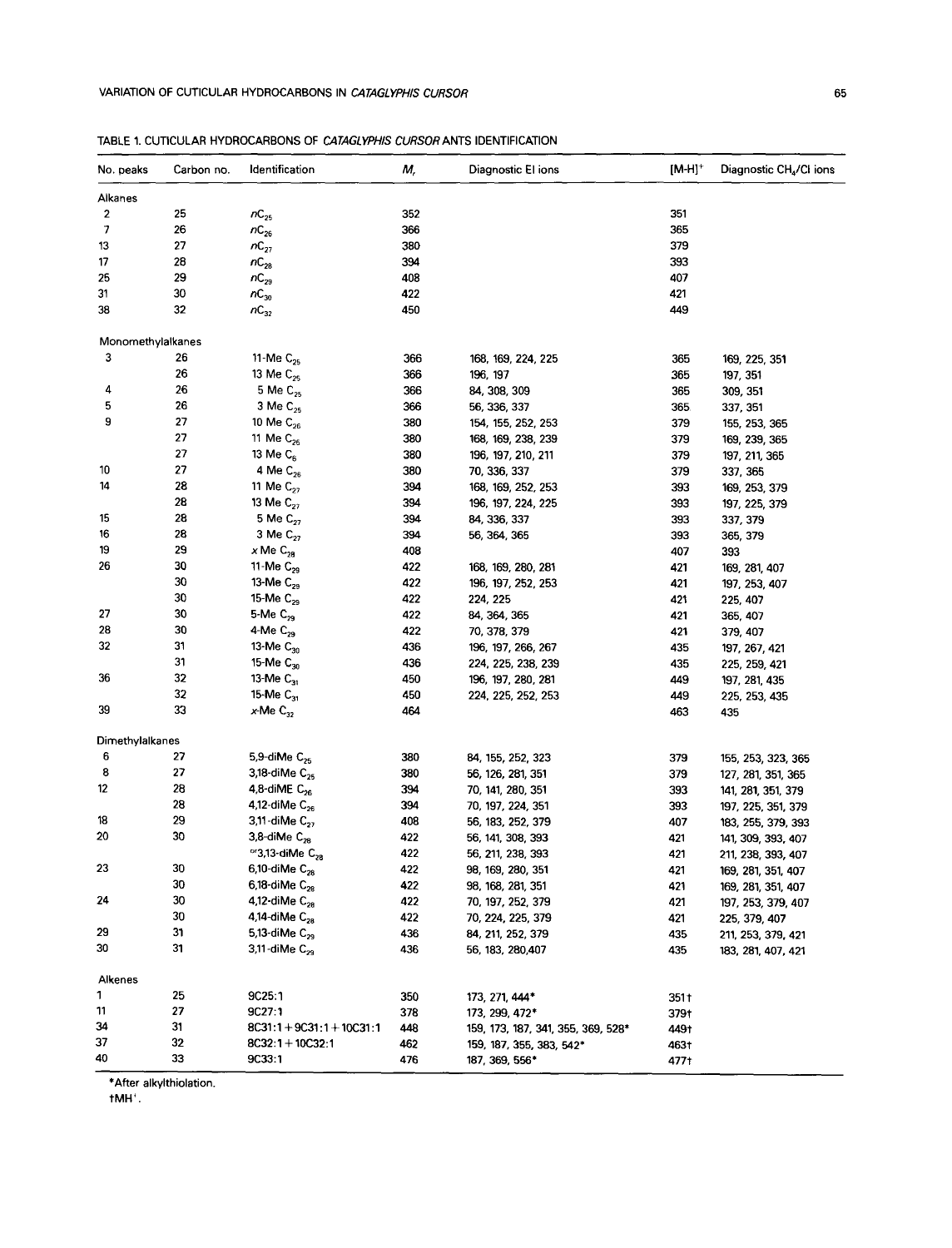



FIG. 1. GAS CHROMATOGRAMS OF CUTICULAR HYDROCARBONS OF ANTS *CATAGLYPHIS CURSOR* (WCOT apolar column CP-Sil-5, 25 m, 200–320°C<br>running in 3°C/min). A, ant from Banyuls; B, ant from Apt.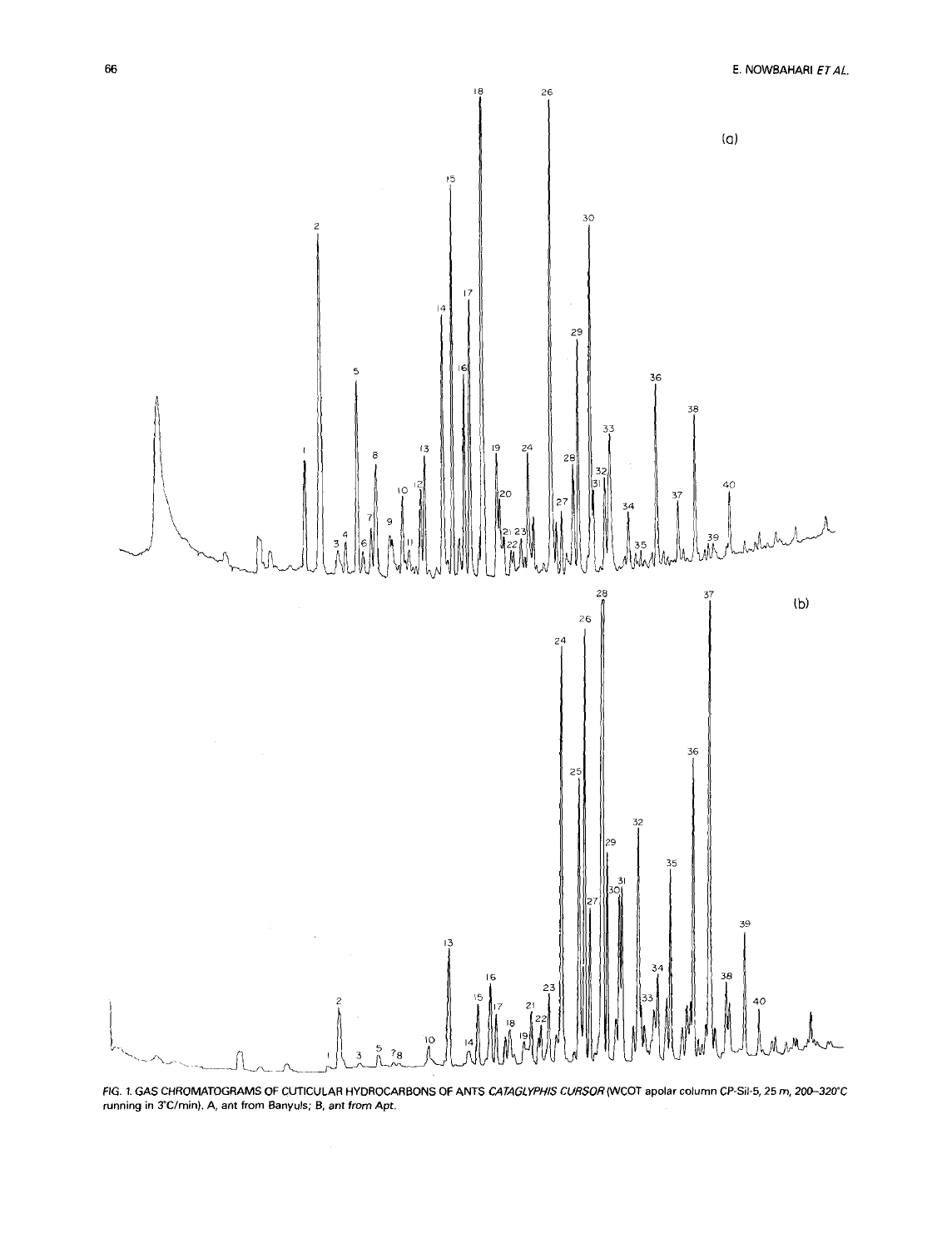67

TABLE 2. PROPORTIONS OF THE MAJOR CUTICULAR HYDROCARBONS OF C *CURSOR GROUP* IN *C CURSOR PILISCAPA (~ TIBIALIS)* (Banyuls), C. *CURSOR CURSOR* (Apt) AND *C CURSOR "MADRID"* 

|                                                                        | C. c. pili. |       | C. c. cur. |       | C. c. madri. |       |
|------------------------------------------------------------------------|-------------|-------|------------|-------|--------------|-------|
|                                                                        | %           | S.D.  | %          | S.D.  | %            | S.D.  |
| No. name                                                               | $n = 57$    |       | $n = 46$   |       | $n = 10$     |       |
| 1.9- $C_{25}$ .1                                                       | 0.798       | 0.555 | t          |       | t            |       |
| 2. $nC_{25}$                                                           | 5.428       | 0.298 | 2.347      | 0.298 | 0.638        | 0.081 |
| 3. 11MeC <sub>25</sub> +13MeC <sub>25</sub>                            | 0.432       | 0.211 | 0.271      | 0.28  | t            |       |
| 4. $5MeC_{25}$                                                         | 0.441       | 0.311 | t          |       | t            |       |
| 5. 3MeC <sub>25</sub>                                                  | 2.473       | 0.118 | 0.244      | 0.039 | t            |       |
| 6. 5,9diMeC <sub>25</sub>                                              | 0.287       | 0.151 | t          |       | t            |       |
| 7. $nC_{26}$                                                           | 0.641       | 0.318 | 0.249      | 0.415 | 0.189        | 0.116 |
| 8. 3,18diMeC <sub>25</sub>                                             | 1.180       | 0.040 | 0.165      | 0.217 | $\dot{t}$    |       |
| 9. 10MeC <sub>26</sub> +11MeC <sub>26</sub> +13MeC <sub>26</sub>       | 0.640       | 0.330 | t          |       | t            |       |
| 10. $4MeC_{26}$                                                        | 1.153       | 0.050 | 0.204      | 0.037 | 0.100        | 0.054 |
| 11. $9-C_{27}$ :1                                                      | 1.735       | 0.126 | 0.102      | 0.018 | 0.103        | 0.089 |
| 12. $4,8$ diMe $C_{26}+4,12$ diMe $C_{26}$                             | 1.201       | 0.053 | 0.169      | 0.022 | 0.129        | 0.077 |
| 13. $nC_{27}$                                                          | 4.153       | 0.251 | 1.928      | 0.183 | 2.837        | 0.298 |
| 14. 11 $MeC_{22}$ + 13 $MeC_{22}$                                      | 2.364       | 0.095 | 0.711      | 0.062 | 3.315        | 0.566 |
| 15. 5MeC <sub>27</sub>                                                 | 4.713       | 0,197 | 0.913      | 0.040 | 0.489        | 0.070 |
| 16. $3MeC_{27}$                                                        | 2.777       | 0.146 | 1.113      | 0.050 | 0.932        | 0.038 |
| 17. $nC_{28}$                                                          | 4.084       | 0.121 | 0.959      | 0.044 | 0.328        | 0.037 |
| 18. 3,11 diMeC <sub>27</sub>                                           | 7.426       | 0.173 | 0.946      | 0.110 | 2.958        | 0.925 |
| 19. $\times C_{28}$                                                    | 1.081       | 0.083 | 0.404      | 0.024 | 1.237        | 0.158 |
| 20. 3,8diMeC <sub>28</sub> or 3,13diMeC <sub>28</sub>                  | 1.894       | 0.252 | 0.216      | 0.028 | 0.700        | 0.184 |
| 21.7                                                                   | 0.501       | 0.031 | 0.426      | 0.039 | 0.661        | 0.225 |
| 22.7                                                                   | 0.329       | 0.032 | 1.047      | 0.158 | 1.460        | 0.426 |
| 23. 6,10diMe $C_{28}+6$ ,18diMe $C_{28}$                               | 0.514       | 0.032 | 0.683      | 0.104 | 0.651        | 0.076 |
| 24. 4,12diMeC <sub>28</sub> +4,14diMeC <sub>28</sub>                   | 2.193       | 0.087 | 0.591      | 0.028 | 0.563        | 0.160 |
| 25. $nC_{29}$                                                          | 1.566       | 0.121 | 4.221      | 0.330 | 2.823        | 0.443 |
| 26. 11MeC <sub>29</sub> +13MeC <sub>29</sub> +15MeC <sub>29</sub>      | 4.419       | 0.177 | 5.405      | 0.205 | 8.464        | 0.518 |
| 27. 5MeC <sub>29</sub>                                                 | 0.944       | 0.062 | 1.405      | 0.070 | 0.933        | 0.054 |
| 28. 4MeC <sub>29</sub>                                                 | 1.456       | 0.117 | 12.708     | 0.356 | 6.318        | 0.662 |
| 29. 5,13diC <sub>29</sub>                                              | 3.176       | 0.097 | 2.851      | 0.760 | 1.329        | 0.039 |
| 30. 3,11diC <sub>29</sub>                                              | 4.159       | 0.147 | 2.828      | 0.108 | 7.047        | 1.496 |
| 31. $nC_{30}$                                                          | 1.059       | 0.100 | 1.560      | 0.100 | 0.916        | 0.580 |
| 32. 13MeC <sub>29</sub> +15MeC <sub>29</sub>                           | 1.196       | 0.049 | 0.724      | 0.059 | 0.124        | 0.091 |
| 33.7                                                                   | 2.315       | 0.118 | 5.832      | 0.361 | 4.266        | 0.662 |
| 34. 8-C <sub>31</sub> : 1+9-C <sub>31</sub> : 1+10-C <sub>31</sub> : 1 | 1.174       | 0.053 | 2.129      | 0.122 | 1.825        | 0.224 |
| 35. ?                                                                  | 0.435       | 0.083 | 1.077      | 0.049 | 0.872        | 0.343 |
| 36. 13MeC <sub>31</sub> +15MeC <sub>31</sub>                           | 3.019       | 0.096 | 1.366      | 0.065 | 4.902        | 0.646 |
| 37. 8- $C_{32}$ : 1+10- $C_{32}$ : 1                                   | 0.788       | 0.047 | 10.840     | 0.347 | 8.732        | 0.891 |
| 38. $nC_{32}$                                                          | 2.964       | 0.094 | 1.433      | 0.070 | 2.721        | 0.570 |
| 39. xMeC <sub>32</sub>                                                 | 0.932       | 0.646 | t          |       | t            |       |
| 40. $9 - C_{33}$ : 1                                                   | 2.651       | 0.198 | t          |       | 0.610        | 0.084 |

n = **Number of ants individually chromatographed** (generally five **per colony).** 

%\_+S.D.= **standard deviation.** 

**t=traces.** 

(The total does **not represent 100% because of the numerous small** peaks.)

**method with means UPGMA, [40]) was performed on the Nei Index distances between colonies. It confirms the results of the correspondence analysis; two main groups appear, with two subgroups in the "Provence" population (Fig. 4).** 

**These results should be compared with a** 

**morphological distinction proposed by Forel [46]. He discriminated C.** *cursor* **var.** *piliscapa* **(region of N~mes) from** *C. cursor* **by differences in pilosity. This difference was also detected by Bondroit [47] who named a new species C.**  *tibialis* **(synonymous with** *C. piliscapa* **[48]). The diagnosis was later abandoned because pilosity**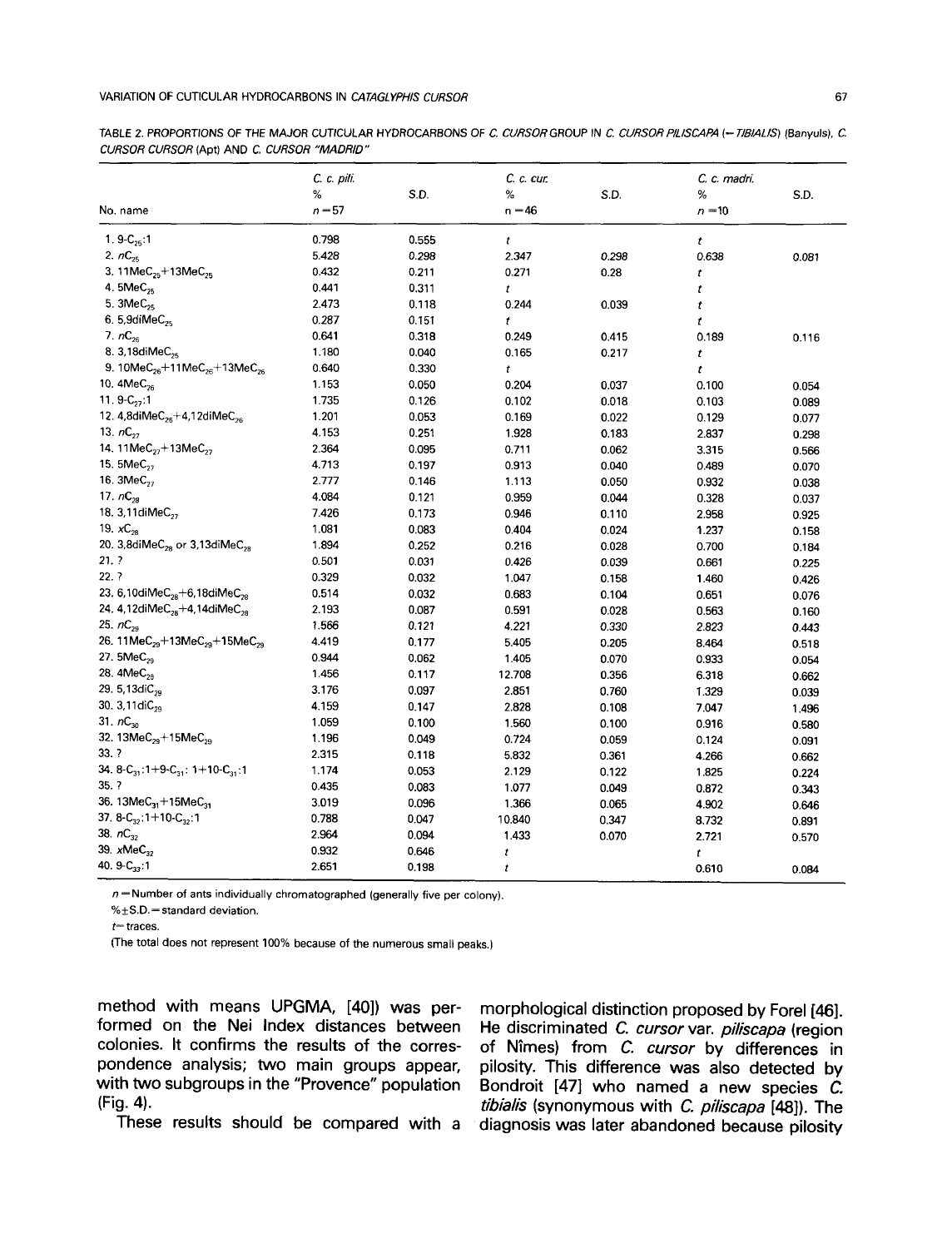

FIG. 2. PROJECTION ON THE TWO FIRST AXES OF CORRESPONDENCE ANALYSIS FOR VARIOUS SAMPLES, On **the East of Rh6ne:** A, Apt; BAG, Bagnol-sur-Ceze; BEA, Beaucaire; CRA, Crau; GIL, St-Gilles; LUB, **Luberon; MAX, St-Maximin; TAR, Tarascon. On the West of the Rh6ne:**  B, Banyuls; BAR, Barcelone; BAT, **col de la Bataille; F, Fort-Leucate;** NAR, **Narbonne; MON, Montpellier. Madrid Region: GRE, Gredos;** PER, **Pereguinos.** 

**differences are not clear, but Nowbahari [45] showed with numerous samples that the ants of Provence generally have more hairs than those from Banyuls. Differences have recently been noticed in biometry, reproductive biology (Cagniant, personal communication), and male genitalia (Espadaler, personal communication). Agosti and Collingwood [47], in their key of European ant species, consider that C.** *cursor* **and C.**  *piliscapa* **are good species which can be differentiated using the pilosity character. In the absence of a complete review, we prefer to speak of subspecies:** *C. cursor cursor* **(east of the Rh6ne) and**  *C. cursor piliscapa* **(from the Rhbne to the north of the Ebre in Spain). The Madrid population is also perhaps a different species which we can provisionally call** *C. cursor "Madrid"* 

**The Nei identity index (/) was calculated between individuals from the various colonies** 



FIG. 3. PROJECTION ON THE AXES 2 AND 3 OF CORRESPONDENCE ANALYSIS--same **samples as in** Fig. 2. **For legends see** Fig. 2. **All**  samples except those of the right bank of Rhône and Madrid are **indicated by asterisks.** 

**(Table 3). Intracolony variation is low (0.94). In the same habitat intercolonial variation is not very different, but is significantly lower than intracolony variation (0.928 vs 0.94). As the distance between colonies increases the identity index decreases: 0.907 (<20 km) and 0.893 (>70 km) but the differences do not increase with the distance. For example, the ants from Barcelona can be closer to those of Montpellier (300 km)**  than ants from two locations in Pyrénées-**Orientales which are separated by 20 km.** 

**Between C.** *cursor cursor* **and** *C. cursor piliscapa* the difference is important  $(/-0.4)$ . **Between** *C. cursor cursorand C. cursor "Madrid"*  the distance is smaller  $(/-0.7)$  but clearly **remains below the level at which adoptions are possible, as will be seen.** 

# *Relationship between colony aggressiveness and hydrocarbon patterns*

**The results presented in [35] and new results [45]**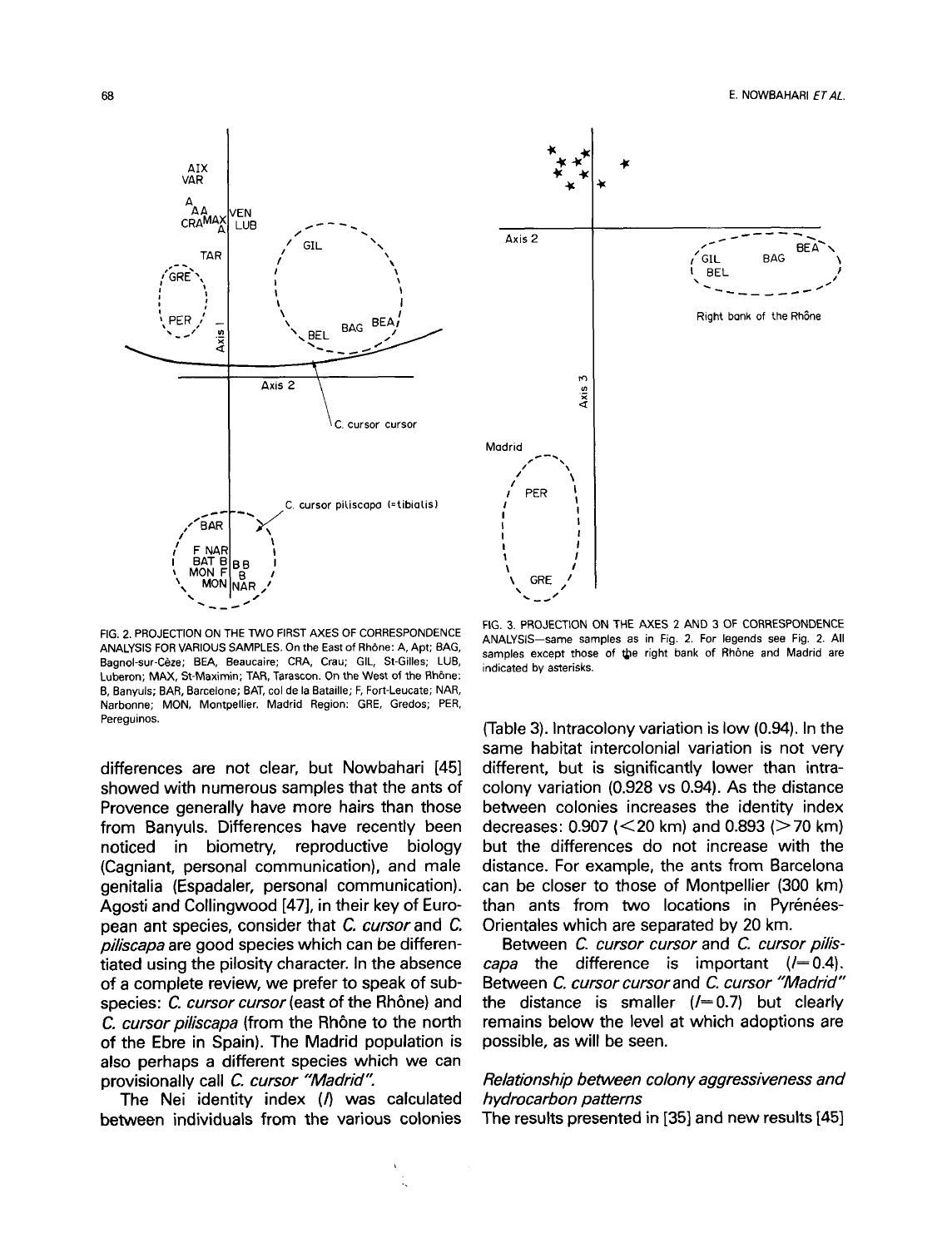

FIG. 4. CLUSTER ANALYSIS OF THE SAMPLES. 1, C. cursor piliscapa; 2, **right bank of the Rhbne;** 3, C. *cursor cursor;* **4, Madrid.** 

TABLE 3. VARIATION OF CHROMATOGRAMS BETWEEN INDIVIDUALS

| Variation                         |         | n   | t         |
|-----------------------------------|---------|-----|-----------|
| Intracolony                       | 0.940   | 275 |           |
|                                   | (0.056) |     |           |
| Intercolony-same population       |         |     | 2.326*    |
| Same habitat                      | 0.928   | 301 |           |
|                                   | (0.068) |     | 4.098**   |
| Less than 20 km                   | 0.907   | 240 |           |
|                                   | (0.052) |     | 1.659 NS  |
| More than 70 km                   | 0.899   | 484 |           |
| (1)                               | (0.082) |     |           |
| Intercolony-different populations |         |     |           |
| cursor cursor/cursor piliscapa    | 0.400   | 600 |           |
|                                   | (0.056) |     | 22.641**  |
| cursor piliscapa/cursor "Madrid"  | 0.544   | 240 |           |
|                                   | (0.092) |     |           |
| cursor cursor/cursor "Madrid"     | 0.714   | 220 |           |
|                                   | (0.074) |     | $6.435**$ |
| Intercolony subpopulations        |         |     |           |
| Side of Rhône/cursor cursor       | 0.667   | 374 |           |
|                                   | (0.105) |     |           |

/=Nei **index distance** (S.D.).

n = **Number of measures.** 

*t=Student's* **test** t.

 $(1)$  = Sub populations from Madrid and banks of the Rhône excluded. *\*=P<O.02,* \*\*=P<0.Ol.

NS-- **Not significant.** 

**have been synthesized and related to hydrocarbon patterns. These data are based on the introduction of ants into alien colonies, compared with controls. The results were analysed only in terms of adoption or rejection after three days: the intruder is integrated into the resident society or is rejected into the foraging arena and either dies more or less rapidly, or is killed. Figure 5 shows that adoption never occurred when the similarity between colonies was lower than 0.8. We conclude that a good correlation exists between colony aggressiveness (regulation of the closure of societies) and hydrocarbon patterns. Lure experiments were necessary to reveal whether this correlation is really a causal factor.** 

# *Hydrocarbon transfer*

**Colonies of the two different populations (C.**  *cursor cursor* **and** *C. cursor piliscapa)* **were used where intruders of the other population are always attacked and rapidly killed. The ants or the lures were introduced into the foraging arena**  of the recipient colony and observed for 10 min. **Every 15 s, the behavior of resident ants was noted; two main categories of behavior were observed--aggressive or amicable behavior (Figs 6 and 7).** 

**For these experiments we used live and dead (frozen) ants, neutral lures (ants washed with pentane) and pentane-washed lures covered with alien extracts. Ants were reintroduced into the original colony or placed in an alien colony.** 



FIG. 5. RELATIONSHIP BETWEEN THE CLOSURE OF SOCIETIES (Indicated **by the percentage of adoptions)** AND THE SIMILARITY OF HYDROCARBON PATTERNS (Nei **index).**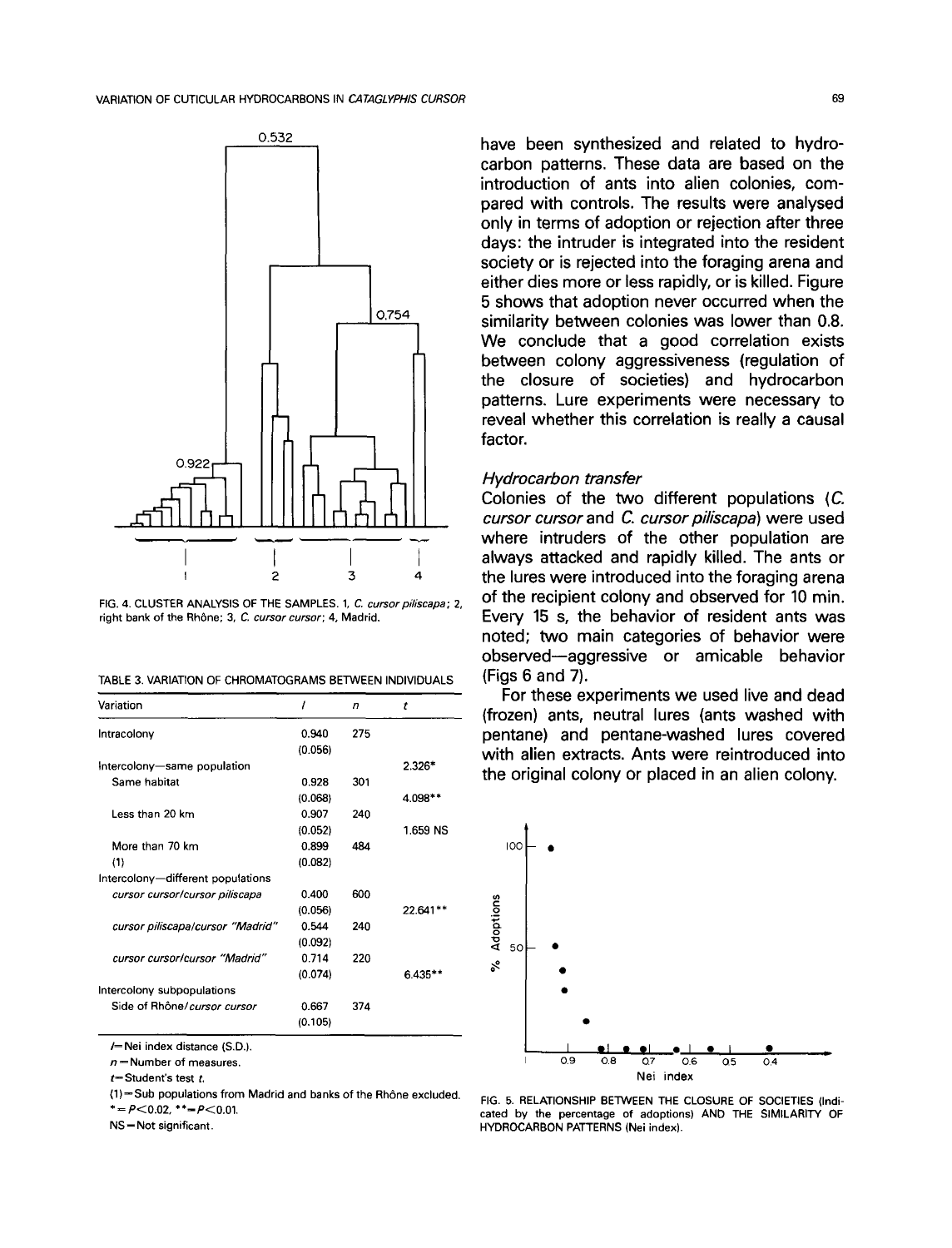

FIG. 6. NUMBER OF AGGRESSIVE ACTS OBSERVED IN VARIOUS SITU-ATIONS, *L/A,* live ant reintroduced into its colony A; L/B, live ant introduced into an alien colony B; F/A, frozen ant reintroduced into its colony A; F/B, frozen ant introduced into an alien colony B; W/A, washed ant *reintroduced* into *its colony A;* W/B, washed ant *introduced into an alien*  colony B; WEB/A, washed ant treated with an extract of odor of colony B and reintroduced into its colony A.



In control tests ants reintroduced into their original colony did not release any aggressive behavior. In alien colonies they were strongly attacked (88 aggressions in 10 min). We did not observe any significant difference between live and frozen ants at least before the first 10 min. This demonstrates that freezing maintains the properties of those substances involved in colony recognition. When the ant is washed with pentane, the level of attacks is diminished but never completely disappears. After being washed for a long period (12 h, less than 10 aggressions were observed, with no differences between control and alien colonies (8.5 vs 8.8 NJC). Montpellier and the control of the control of the control of the control of the control of the control of the control of the control of the control of the control of the control of the control of the control of the c

When neutral lures are covered with an extract from an alien colony, aggressiveness reappears (36.4). We noted 88 attacks with live ants, which indicates that the extract does not restore all the properties of colony recognition. Nevertheless it is possible to conclude that hydrocarbons have, at least in part, a role in colony recognition.

# *Chromatogram pattern of ants adopted by an alien colony*

Several authors have observed that callow ants are frequently adopted by alien homocolonial or heterospecific societies ([50]; for *C. cursor* see [51]). Thirty-eight workers were adopted by a colony originating from a different population. They were completely adopted, participating in the polyethism of the adoptive colony. After at least one month they were reintroduced into their native colony. In all cases they were immediately accepted. These ants can live in two colonies where the adults do not tolerate each other [52]. We analysed the hydrocarbons of some of these ants in comparison with the original colony and the adoptive colony (Table 4). The ants do not have their original pattern; the similarity index is 0.75 or 0.85 as against 0.98 for controls. They have acquired some characters of their adoptive colony; the index varies between 0.5 and 0.45. These ants are thus intermediate between the two colonies. It is noteworthy that in normal conditions an intruder with a hydrocarbon pattern lower than 0,8 is killed. In this situation the adopted ant is more different (0.5).

TABLE 4. IDENTITY INDEX BETWEEN ADOPTED ANTS Ad AND THEIR ORIGINAL COLONY A (Ad/A) OR THEIR ADOPTIVE COLONY B (Ad/B). For comparison distances between ants of the same colonies (A/A) or from different populations (A/B). Mean values (mini-maxi) for  $n$  data.

|               | Ad/A            | A/A         | Ad/B            | A/B           |
|---------------|-----------------|-------------|-----------------|---------------|
| Ant no.1      | 0.850           |             | 0.520           |               |
| Apt/Banyuls   | 0.788-0.881     |             | 0.502-0.529     |               |
|               | $n=7$           |             | $n = 8$         | 0.448         |
| Ant no. 2     | 0.750           |             | 0.550           | $0.4 - 0.494$ |
| Banyuls/Apt   | $0.697 - 0.761$ | 0.981       | 0.521-0.640     | $n = 16$      |
|               | $n = 6$         | 0.949-0.999 | $n = 7$         |               |
| Ant no. 3     | 0.684           | $n=8$       | 0.800           | 0.56          |
| Madrid/       | $0.704 - 0.664$ |             | $0.837 - 0.915$ | 0.522-0.632   |
| Banvuls       | $n = 2$         |             | $n = 6$         | $n = 8$       |
| Ants no. 4, 5 | 0.950           |             | 0.962           | 0.958         |
| Banyuls/      | $0.906 - 0.985$ |             | 0.966-0.964     | 0.949-0.973   |
| Montpellier   | $n = 6$         |             | $n = 2$         | $n - 8$       |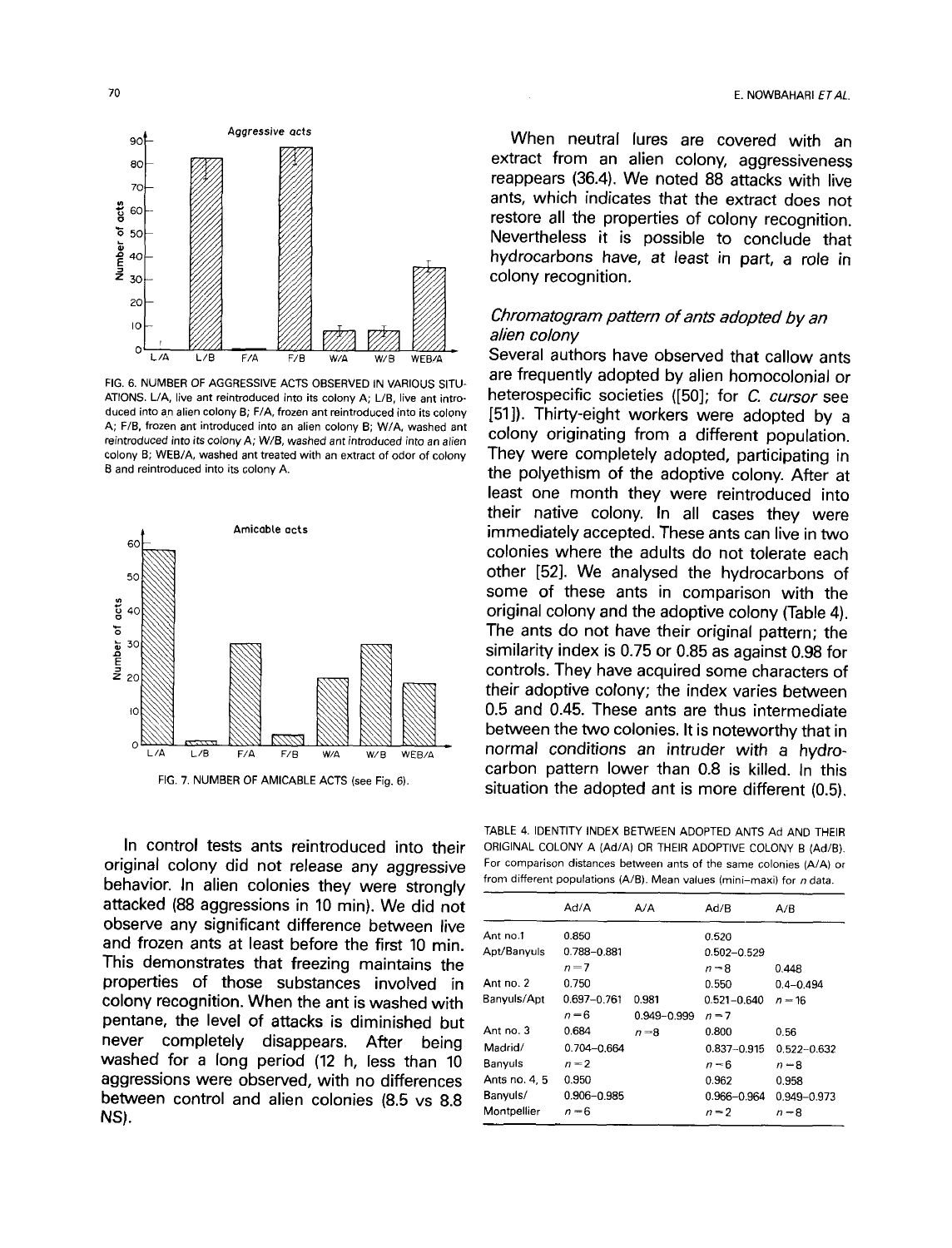We hypothesize that learned factors are involved in colony recognition; the adults which adopt a callow are familiarized with the individual odor of this young ant which adsorbs on its cuticle some elements of the adoptive colony. It would be interesting to identify these substances which could play a crucial role in recognition.

This powerful test enables us to detect false adoptions. In one case (ant no. 3, Table 4) the ant was very different from its supposed nestmates (0.68 vs 0.98) and more similar to the supposed adoptive colony (0.8 vs 0.56). We can imagine that this ant has been introduced by error into a colony with a similar cuticular pattern. When adoptions are realized between comparable societies (e.g. Banyuls and Montpellier-ants nos 4 and 5), the results are not conclusive.

# **Discussion**

Hydrocarbon patterns seem to be a good index for intercolony aggressiveness. Bonavita *et al.*  [24] on *Camponotus vagus,* Morel and Vander Meer [26] on *C. floridanus* obtained similar results. This is probably not a general situation, given that in the myrmicine species *Solenopsis invicta,* Obin [31] failed to find a correlation between aggressiveness and hydrocarbon patterns.

The problem of the origin of cuticular substances remains unsolved. Some authors suggest that they are produced by epidermal gland activity, but hydrocarbons are also found in post-pharyngeal glands [9, 53]. In *C. vagus*  cuticular hydrocarbons for the whole body are comparable to those found in the head [54]. These authors suggest that the content of postpharyngeal glands is deposited on the head from where it is dispersed over the whole body.

Our results indicate a predominant endogenous component in colony odor; ants introduced into alien colonies keep their original odor, but environmentally-acquired odors can also be adsorbed by the cuticle. This is the case of some myrmecophilous beetles. Errard and Jallon [55] observed that in artificial mixed colonies of different species some components can pass on to the other species.

Intercolony aggressiveness is regulated at least in part by differences in hydrocarbons. When colonies come from the same habitat and are kin because of budding dispersal [56], they

have similar hydrocarbon patterns and show a low aggressiveness. Aggressiveness increases with the geographical distances between colonies, and differences in cuticular hydrocarbon patterns. A similar situation has been observed by Roisin *et al.* [57] for aggressive behavior in *Nasutitermes.* 

The hydrocarbon differences between C. *cursor cursor* and *C. cursor tibialis* are very high  $(-0.4)$ . In invertebrates, geographical populations show a high level of genetic identity for electrophoretic loci. In the *Drosophila willestoni*  group, the Nei index was found to be 0.968 for geographical populations and 0.796 for subspecies [40]. Some preliminary data indicate an index of 0.4 between C. *cursor* and *C. hispanica*  which is similar to the distance found between populations of *C. cursor* and indicates that C. *cursor* could be divided into at least two, and probably three species in the studied area (France and Spain). More data are needed, particularly on the morphology of the genitalia, to be sure of the species level of these populations which will be considered as species.

### **Experimental**

Colonies were collected from different regions and reared in the laboratory with the same food (mealworms and honey) for at least one month before experimentation.

### *Chromatography*

Cuticular lipids were extracted by immersing one frozen worker in 2 ml of pentane for 5 min. The sample was concentrated under nitrogen and 2  $\mu$ I injected in the chromatograph (GC) DELSI 300. The gas chromatograph was equipped with a flame-ionization detector and a 25 m  $\times$  0.22 mm capillary column (Chrompak CPSIL 5 WCOT). The temperature was programmed from 200 to 320°C at 3°C/min, after 20 s splitless. All GC analyses were conducted with the head and thorax of one ant. Gas chromatography-mass spectrometry (GC-MS) analyses were performed on a NERMAG R1010. The double bond positions were determined by alkylthiolation [36-38]. This method is more efficient than methoxymercuration which needs a lot of extract and gives heterogeneous chemical reactions. For alkylthiolation unsaturated fractions of TLC were solved into hexane. A DMDS solution and iodine acting as catalyst were added. The preparation was placed for 48 h in a cooker at 50°C, Iodine was then neutralized with sodium thiosulfate. The organic phase is extracted with hexane which is evaporated with nitrogen and finally solved in pentane for injection into the GC-MS (El).

To compare the chromatograms we used the Nei index of identity [39] which is classically used in population genetics for enzymatic electrophoresis [40], but has also been used to compare chromatograms of terpenes in termites [41, 42].

$$
I = \sum^n X_i * Y_i/SQR (\sum^n X_i^2 * \sum^n Y_i^2)
$$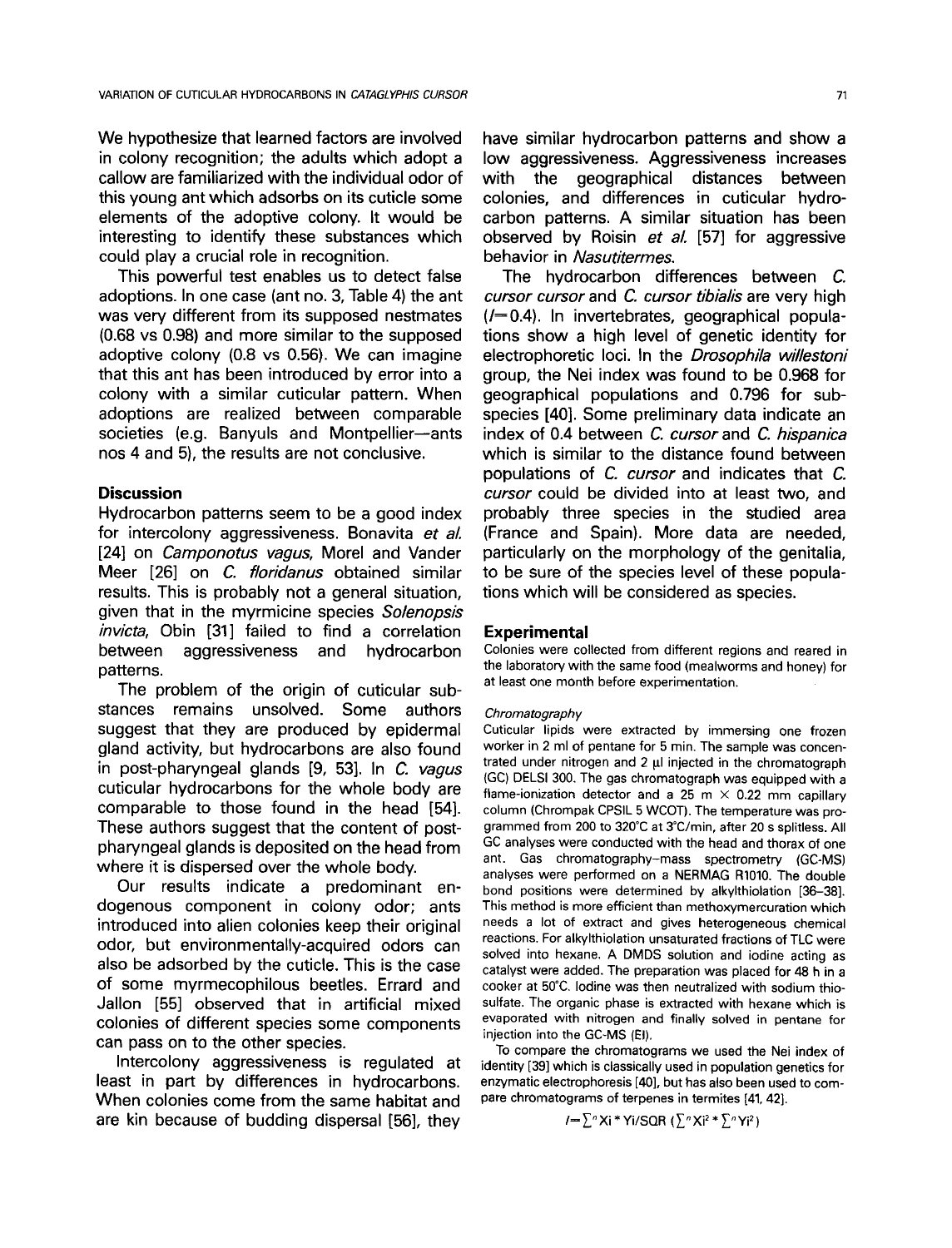where  $n =$ number of peaks, Xi=surface (%) of peak i for sample x, and  $Yi$ = surface (%) of peak i for sample y.

When patterns are strictly identical  $/ = 1$  and when patterns are totally different  $/-0$ .

#### *Ethological tests*

For ethological tests we used the technique described in [35]: a worker or lure is introduced into the foraging arena of the colony. It is observed during 10 min and the behavior recorded every 15 s. Three lures were used: frozen workers (killed), workers washed with pentane to eliminate hydrocarbons, and washed workers impregnated with the extract of another colony. We distinguished aggressive acts (seizing with mandibles, dragging, projections of formic acid) and amicable acts (antennal inspection with closed mandibles, licking, trophallaxis, entering peacefully into the nest).

A total of 29 colonies were used, 27 from the Mediterranean region from the Var to Barcelone and two from the Sierra Mountains in the north of Madrid (Espadaler, personal communication and [43]. C. *cursor* has a wide geographical distribution but we did not collect Italian and eastern populations. Five workers per colony were used for individual chromatography.

**Acknowledgements--We** thank H. Cagniant, P. du Merle, X. Espadaler, L. Passera and J. Retana for indications on the localities of C. *cursor.* Special thanks are due to Dr Martinez Ibanez for her help during a *collecting* trip around Madrid. Voucher specimens are deposited at the Muséum d'Histoire Naturelle de Paris. We thank M. Coob and B. Thorne for English translation.

### **References**

- 1. Howard, R. W. and Blomquist, G. J. (1982) *Ann. Rev Ent.* 27, 149.
- 2. Howard, R. W., McDaniel, C. A. and Blomquist, G. J. (1978) *J. Chem. Ecol.* 4, 233.
- 3. Howard, R. W., McDaniel, C. A., Nelson, D. R., Blomquist, C. J., Gelbaum, L. T. and Zaalkow, L. H. (1982) J. *Chem. Ecol.*  8, 1227.
- 4. Clément, J. L., Lange, C., Blum, M. S., Howard, R. and Lloyd, H. (1985) *Act. Coll. Insect. Soc.* 2, 123.
- 5. Haverty, M. I., Page, M, Nelson, L. J. and Blomquist, G. J. (1988) *J. Chem. Ecol.* 14, 1035.
- 6. Vander Meer, R. K. (1983) *Fla Ent.* 66, 139.
- 7. Howard, R. W., McDaniel, C. A. and Blomquist, G. J. (1980) *Science* 210, 31.
- 8. Howard, R. W., McDaniel, C. A and Blomquist, G. J. (1982) *Psyche* 89, 156.
- 9. Vander Meer, R. K. and Wojeik, D. P. (1982) *Science* **218,**  806.
- 10. Espelie, K. E. and Hermann, H. R. (1988) *Biochem. Syst. Ecol.* 16, 505.
- 11. Bagnères, A. G., Lange, C., Clément, J. L. and Joulie, C. (1988) *Act. Coll. Insect. Soc. 4,* 34.
- 12. Bonavita-Cougourdan, A., Clément, J. L. and Lange, C. (1988) *Act. Coil. Insect. Soc.* 4, 79.
- 13. Carlson, D. A. and Service, M. W. (1980) *Science207,* 1089.
- 14. Phillips, A., Walsh, J. F., Garms, R., Molyneux, D. H., Milligan, P. and Ibrahim, G. (1985) *Trop. Med. Parasit.* **36,**  97.
- 15. Luyten, I. (1982) *C.R. Acad. Sct~ Paris* 295, 733.
- 16. Bartelt, R. J., Arnold, M. T., Schaner, A. M. and Jackson, L. L. (1986) *Comp. Biochem. Physiol.* **83B,** 731.
- 17. Jaffe, K. (1980) *Social lnsects in the Tropics(Jaisson,* P., ed), Vol. II, pp. 165-180. Presses Université Paris Nord.
- 18. Jaffe, K. and Marcuse, M. (1983) *Ins. Soc.* 30, 466.
- 19. Yadava, R. P. S. and Smith, M. V. (1971) *Can. J. Zool.* **49,**  1179.
- 20. Breed, M. D. (1983) *Anim. Behav.* 31, 86.
- 21. Jessen, K. and Maschwitz, U. (1986) *Behav. Ecol. Sociobiol.*  **19,** 151.
- 22. Breed, M. D. and Harrisson, J. M. (1987) *Insect. Soc.* 34, 222.
- 23. Howse, P. E. (1975) *Pheromone and Defensive Secretions in Social Insects* (Noirot, C., Howse, P. E., and Le Masne, G., eds), pp. 23-40. Presses Université Dijon.
- 24. Bonavita-Cougourdan, A., CI6ment, J. L. and Lange, C. (1987) *J. Ent. Sci.* 22, 1.
- 25. Bonavita-Cougourdan, A., CI6ment, J. L. and Lange, C. (1987) *Chemistry and Biology of Social Insects* (Eder, J. and Rembold, H., eds), p. 475. Verlag J. Peperny, Munchen.
- 26. Morel, L. and Vander Meer, R. K. (1987) *Chemistry and Biology of Social Insects* (Eder, J. and Rembold, H., eds), pp. 471-472. Verlag J. Peperny, Munchen.
- 27. Morel, L. (1983) *C R. Acad. Sci. Paris* 296, Ser III, 449.
- 28. Brill, J. H., Mar, T., Mayfield, H. T. and Bertsch, W. (1985) *Chromatography* 349, 31.
- 29. Brill, J. H., Mar, T., Mayfield, H. T. and Bertsch, W. (1985) *Chromatography* 349, 39.
- 30. Brill, J. H., Mar, T., Mayfield, H. T. and Bertsch, W. (1986) *Analyst* 111, 711.
- 31. Obin, M. S. (1986) *J. Chem. Ecol.* 12, 1965.
- 32. Fonscolombe, B. (1846) *Ann. Soc. Ent. Fr. 4,* 39.
- 33. Cagniant, H. (1976) *Vie Milieu26,* 265,
- 34. Lenoir, A., Querard, L. and Berton, F. (1987) *Chemistry and Biology of Social Insects* (Eder, J. and Rembold, H., eds), p. 475. Verlag J. Peperny, Munchen.
- 35. Nowbahari, M. and Lenoir A. (1984) *Processus d'Acquisition Precoce. Les Communications* (de Haro, A. and Espadaler, X, eds), pp. 457-461. Presses Univ. Autonoma Barcelona.
- 36. Francis, G. W. (1981) *Chem. Phys. Lip.* 29, 369.
- 37. Francis, G. W. and Veland, K. (1981) J. *Chromat.* 219, 379.
- 38. Tonini, C., Cassani, G., Massardo, P., Guglielmetti, G. and Castellari, P. L. (1986) *J. Chem. Ecol.* 12, 1545.
- 39. Nei, M. (1972) *Am. Natur* 106, 283.
- 40. Ferguson, A. (1980) *Biochemical Systematics and Evolution.* Blackie.
- 41. Parton, A. H., Howse, P. E., Baker, R. and Clément, J. L. (1981) *Biosystematics of Social Insects* (Howse, P. E. and Clément, J. L., eds), pp. 193-209. Academic Press, London.
- 42. Gush, T. J., Bentley, B. L., Prestwich, G. D. and Thorne, B. L, (1985) *Biochem. Syst. Ecol.* 13, 329.
- 43. Martinez, Ibanez, M. D. (1987) *Bol. Assoc. Esp. Ent.* 11, 385.
- 44. Benzecri, J. P. (1973) *L'analyse des Données*, tome 2. Dunod, Paris.
- 45. Nowbahari, E. (1988) Doctoral Thesis, University of Tours.
- 46. Forel, A. (1901) *Mitt. Nat. Hist. Hamb.* 18, 43.
- 47. Bondroit, J. (1918) *Ann. Soc. Ent. Ft.* 87, 1.
- 46. Santschi, F. (1929) *Rev. Suisse Zool.* 35, 25.
- 49. Agosti, D. and Collingwood, C. A. (1987) *Mitt. Schw. Ent. Ges.* 60, 261.